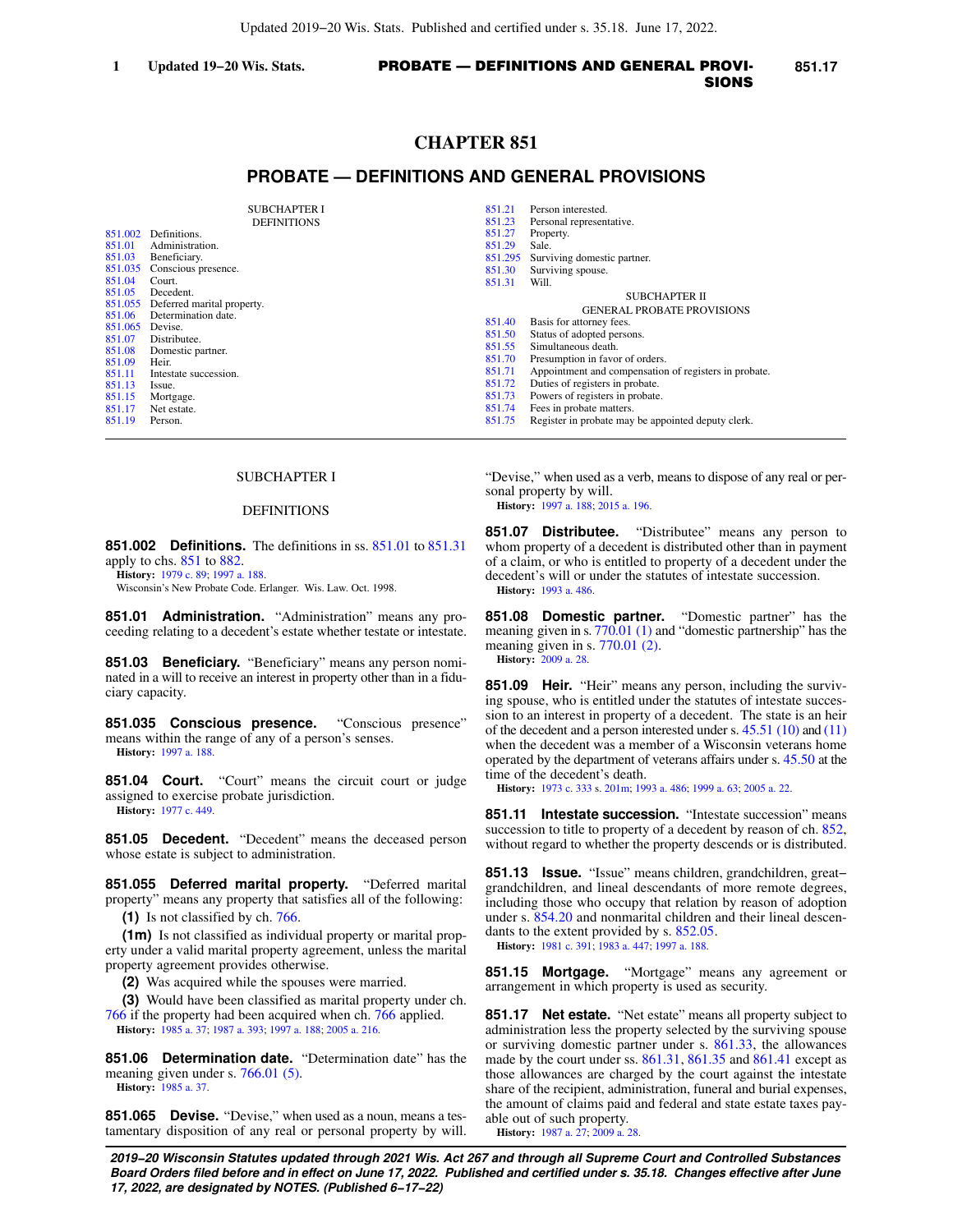#### **851.19 PROBATE — DEFINITIONS AND GENERAL PROVI-** Updated 19–20 Wis. Stats. 2 SIONS

**851.21 Person interested. (1)** WHO ARE "PERSONS INTER-ESTED". The following are "persons interested":

(a) An heir of the decedent.

(b) Except as provided in s. [853.32 \(2\) \(e\),](https://docs.legis.wisconsin.gov/document/statutes/853.32(2)(e)) a beneficiary named in any document offered for probate as the will of the decedent and includes a person named or acting as a trustee of any trust, inter vivos or testamentary, named as a beneficiary.

(c) A beneficiary of a trust created under any document offered for probate as the will of the decedent.

(d) A person named as personal representative in any document offered for probate as the will of the decedent.

(e) Additional persons as the court by order includes as "interested persons".

**(2)** WHO CEASE TO BE "PERSONS INTERESTED". The following cease to be "persons interested":

(a) An heir of the decedent who is not a beneficiary under the will of the decedent, upon admission of the will to probate under ch. [856](https://docs.legis.wisconsin.gov/document/statutes/ch.%20856) or entry of a statement of informal administration under ch. [865](https://docs.legis.wisconsin.gov/document/statutes/ch.%20865).

(b) A beneficiary named in documents offered for probate as the will of the decedent who is not an heir of the decedent, upon denial of probate to such documents.

(c) A person named as personal representative or testamentary trustee in the will of the decedent, upon the person's failure to be appointed, the denial of letters by the court, or upon the person's discharge.

(d) A beneficiary under the will of a decedent, upon full distribution to the beneficiary.

(e) A beneficiary of a trust created under documents offered for probate as the will of the decedent upon the admission of the decedent's will to probate and the issuance of letters of trust to the trustee.

(f) A parent who is barred from inheriting from his or her child's intestate estate under s. [852.14 \(3\)](https://docs.legis.wisconsin.gov/document/statutes/852.14(3)).

**(3)** ADDITIONAL PERSONS INTERESTED. In any proceedings in which the interest of a trustee of an inter vivos or testamentary trust, including a trust under documents offered for probate, conflicts with the trustee's duty as a personal representative, or in which the trustee or competent beneficiary of the trust cannot represent the interest of the beneficiary under the doctrine of virtual representation, the beneficiary is a person interested in the proceedings.

**History:** [1973 c. 39;](https://docs.legis.wisconsin.gov/document/acts/1973/39) [1993 a. 486;](https://docs.legis.wisconsin.gov/document/acts/1993/486) [2005 a. 216](https://docs.legis.wisconsin.gov/document/acts/2005/216); [2015 a. 224.](https://docs.legis.wisconsin.gov/document/acts/2015/224)

**851.23 Personal representative.** "Personal representative" means any person to whom letters to administer a decedent's estate have been granted by the court or by the probate registrar under ch. [865](https://docs.legis.wisconsin.gov/document/statutes/ch.%20865), but does not include a special administrator.

**History:** [1973 c. 39.](https://docs.legis.wisconsin.gov/document/acts/1973/39)

**851.27 Property.** "Property" means any interest, legal or equitable, in real or personal property, without distinction as to kind, including money, rights of a beneficiary under a contractual arrangement, choses in action, digital property, as defined in s. [711.03 \(10\),](https://docs.legis.wisconsin.gov/document/statutes/711.03(10)) and anything else that may be the subject of ownership.

**History:** [1997 a. 188](https://docs.legis.wisconsin.gov/document/acts/1997/188); [2015 a. 300](https://docs.legis.wisconsin.gov/document/acts/2015/300).

**851.29 Sale.** "Sale" includes an option or agreement to transfer whether the consideration is cash or credit. It includes exchange, partition and settlement of title disputes. The intent of this section is to extend and not to limit the meaning of "sale".

**851.295 Surviving domestic partner.** "Surviving domestic partner" means a person who was in a domestic partnership under ch. [770](https://docs.legis.wisconsin.gov/document/statutes/ch.%20770) with the decedent, at the time of the decedent's death. **History:** [2009 a. 28](https://docs.legis.wisconsin.gov/document/acts/2009/28).

**851.30 Surviving spouse. (1)** Subject to sub. [\(2\)](https://docs.legis.wisconsin.gov/document/statutes/851.30(2)), "surviving spouse" means a person who was married to the decedent at the time of the decedent's death.

**(2)** "Surviving spouse" does not include any of the following:

(a) An individual who obtains or consents to a final decree or judgment of divorce from the decedent or an annulment of their marriage, if the decree or judgment is not recognized as valid in this state, unless they subsequently participate in a marriage ceremony purporting to marry each other or they subsequently hold themselves out as husband and wife.

(b) An individual who, following an invalid decree or judgment of divorce or annulment obtained by the decedent, participates in a marriage ceremony with a 3rd individual.

(c) An individual who was party to a valid proceeding concluded by an order purporting to terminate all property rights based on the marriage.

**History:** [1997 a. 188.](https://docs.legis.wisconsin.gov/document/acts/1997/188)

**851.31 Will.** Unless the context or subject matter indicates otherwise, "will" includes a codicil and any document incorporated by reference in a testamentary document under s.  $853.32$  (1) or [\(2\).](https://docs.legis.wisconsin.gov/document/statutes/853.32(2)) "Will" does not include a copy, unless the copy has been proven as a will under s. [856.17,](https://docs.legis.wisconsin.gov/document/statutes/856.17) but "will" does include a properly executed duplicate original.

**History:** [1997 a. 188;](https://docs.legis.wisconsin.gov/document/acts/1997/188) [2005 a. 216](https://docs.legis.wisconsin.gov/document/acts/2005/216).

#### SUBCHAPTER II

### GENERAL PROBATE PROVISIONS

**851.40 Basis for attorney fees. (1)** Any attorney performing services for the estate of a deceased person in any proceeding under chs. [851](https://docs.legis.wisconsin.gov/document/statutes/ch.%20851) to [879](https://docs.legis.wisconsin.gov/document/statutes/ch.%20879), including a proceeding for informal administration under ch. [865,](https://docs.legis.wisconsin.gov/document/statutes/ch.%20865) shall be entitled to just and reasonable compensation for such services.

**(2)** Any personal representative, heir, beneficiary under a will or other interested party may petition the court to review any attorney's fee which is subject to sub. [\(1\)](https://docs.legis.wisconsin.gov/document/statutes/851.40(1)). If the decedent died intestate or the testator's will contains no provision concerning attorney fees, the court shall consider the following factors in determining what is a just and reasonable attorney's fee:

(a) The time and labor required.

(b) The experience and knowledge of the attorney.

(c) The complexity and novelty of the problems involved.

(d) The extent of the responsibilities assumed and the results obtained.

(e) The sufficiency of assets properly available to pay for the services, except that the value of the estate may not be the controlling factor.

**History:** [1975 c. 329;](https://docs.legis.wisconsin.gov/document/acts/1975/329) [1993 a. 490](https://docs.legis.wisconsin.gov/document/acts/1993/490).

**Cross−reference:** See s. [865.16 \(1m\)](https://docs.legis.wisconsin.gov/document/statutes/865.16(1m)) review of attorney fees by the probate registrar

An attorney's failure to communicate with one of the heirs, in violation of a court order, was an appropriate basis for reducing attorney fees. In Matter of Estate of Huehne, [175 Wis. 2d 33,](https://docs.legis.wisconsin.gov/document/courts/175%20Wis.%202d%2033) [498 N.W.2d 870](https://docs.legis.wisconsin.gov/document/courts/498%20N.W.2d%20870) (Ct. App. 1993).

An attorney's fee based on a contract to pay the attorney 4 percent of the gross estate violated sub. (2) (e). Reduction was a proper exercise of judicial discretion. Estate of Konopka, [175 Wis. 2d 100,](https://docs.legis.wisconsin.gov/document/courts/175%20Wis.%202d%20100) [498 N.W.2d 853](https://docs.legis.wisconsin.gov/document/courts/498%20N.W.2d%20853) (Ct. App. 1993).

Sub. (1) did not authorize payment for an attorney's services when it was in the estate's interest to let the interested parties litigate an issue and when, if the attorney's position prevailed, no property would have been added to the estate. Bell v. Neugart, [2002 WI App 180,](https://docs.legis.wisconsin.gov/document/courts/2002%20WI%20App%20180) [256 Wis. 2d 969](https://docs.legis.wisconsin.gov/document/courts/256%20Wis.%202d%20969), [650 N.W.2d 52,](https://docs.legis.wisconsin.gov/document/courts/650%20N.W.2d%2052) [01−2533.](https://docs.legis.wisconsin.gov/document/wicourtofappeals/01-2533)

Professional responsibility and probate practices. Martin, 1975 WLR 911.

**851.50 Status of adopted persons.** The status of adopted persons for purposes of inheritance and transfers under wills or

**2019−20 Wisconsin Statutes updated through 2021 Wis. Act 267 and through all Supreme Court and Controlled Substances Board Orders filed before and in effect on June 17, 2022. Published and certified under s. 35.18. Changes effective after June 17, 2022, are designated by NOTES. (Published 6−17−22)**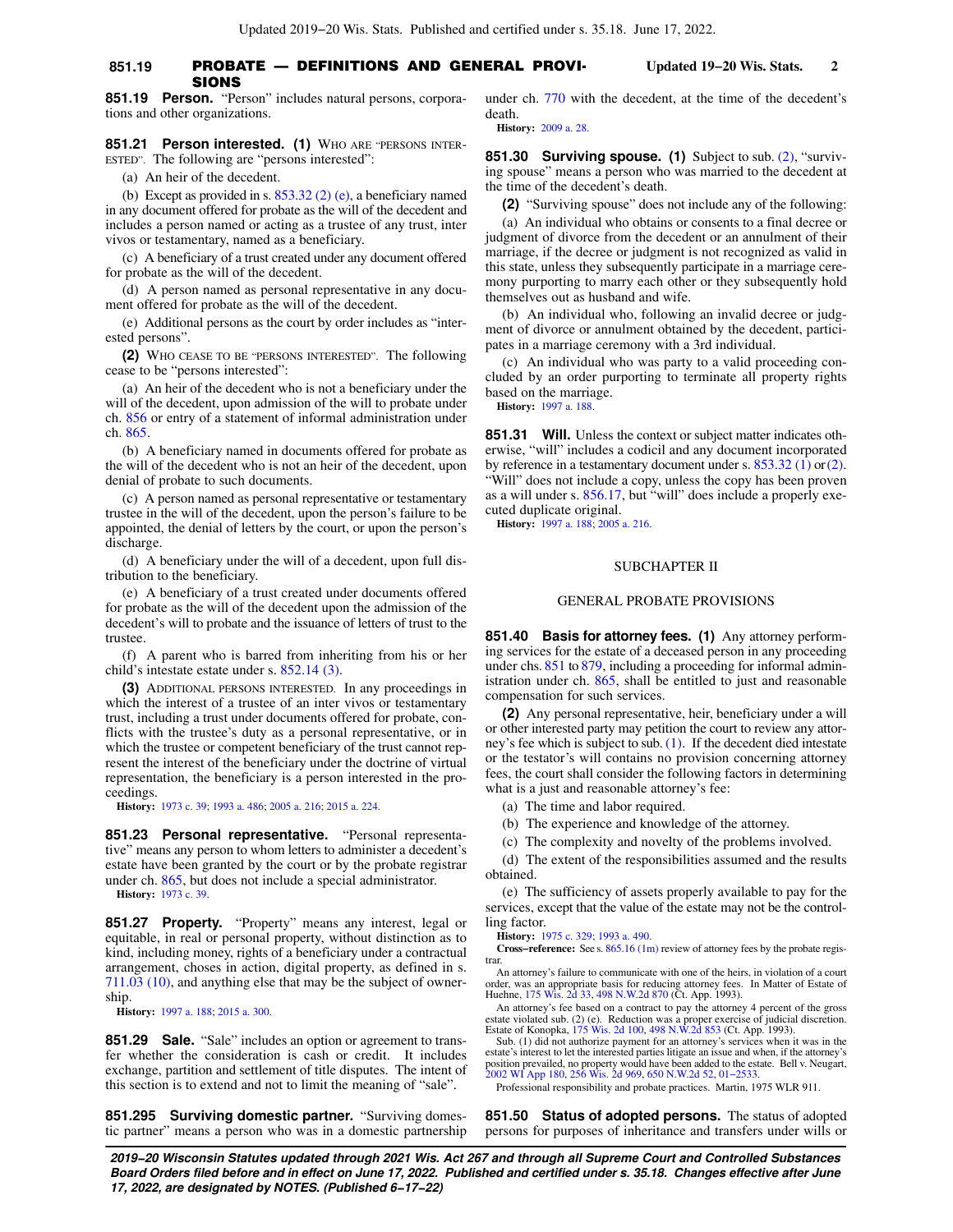### PROBATE — DEFINITIONS AND GENERAL PROVI-**3 Updated 19−20 Wis. Stats. 851.75** SIONS

other governing instruments, as defined in s. [854.01 \(2\)](https://docs.legis.wisconsin.gov/document/statutes/854.01(2)), is governed by ss. [854.20](https://docs.legis.wisconsin.gov/document/statutes/854.20) and [854.21.](https://docs.legis.wisconsin.gov/document/statutes/854.21)

**History:** [1997 a. 188](https://docs.legis.wisconsin.gov/document/acts/1997/188); [2005 a. 216](https://docs.legis.wisconsin.gov/document/acts/2005/216).

**851.55 Simultaneous death.** The transfer of or title to property that depends upon priority of death with respect to 2 or more persons who die simultaneously is governed by s. [854.03.](https://docs.legis.wisconsin.gov/document/statutes/854.03) **History:** [1977 c. 214](https://docs.legis.wisconsin.gov/document/acts/1977/214), [449](https://docs.legis.wisconsin.gov/document/acts/1977/449); [1983 a. 186](https://docs.legis.wisconsin.gov/document/acts/1983/186); [1993 a. 486;](https://docs.legis.wisconsin.gov/document/acts/1993/486) [1997 a. 188](https://docs.legis.wisconsin.gov/document/acts/1997/188).

**851.70 Presumption in favor of orders.** When the validity of any order or judgment of a circuit court in a probate proceeding or certificate to terminate a life estate or joint tenancy in a death tax proceeding is drawn in question in another action or proceeding, everything necessary to have been done or proved to render the order, judgment or certificate valid and which might have been proved by parole evidence at the time of making the order or judgment and was not required to be recorded shall, after 20 years from that time, be presumed to have been done or proved unless the contrary appears on the same record.

**History:** [1977 c. 449](https://docs.legis.wisconsin.gov/document/acts/1977/449); [1987 a. 27.](https://docs.legis.wisconsin.gov/document/acts/1987/27)

**851.71 Appointment and compensation of registers in probate.** (1) In each county, the judges of the county shall appoint and may remove a register in probate. Appointments and removals may be made only with the approval of the chief judge. Before entering upon duties, the register in probate shall take and subscribe the constitutional oath of office and file it, together with the order of appointment, in the office of the clerk of circuit court.

**(2)** One or more deputies may be appointed in the manner specified in sub. [\(1\).](https://docs.legis.wisconsin.gov/document/statutes/851.71(1))

**(3)** The salary of the register in probate and of any deputies shall be fixed by the county board and paid by the county.

**(4)** In counties having a population of 750,000 or more, the appointment under subs.  $(1)$  and  $(2)$  shall be made as provided in those subsections but the judges shall not remove the register in probate and deputy registers, except through charges for dismissal made and sustained under s. [63.10](https://docs.legis.wisconsin.gov/document/statutes/63.10).

**History:** [1977 c. 449](https://docs.legis.wisconsin.gov/document/acts/1977/449); [1987 a. 15;](https://docs.legis.wisconsin.gov/document/acts/1987/15) [2011 a. 10](https://docs.legis.wisconsin.gov/document/acts/2011/10); [2017 a. 207](https://docs.legis.wisconsin.gov/document/acts/2017/207) s. [5.](https://docs.legis.wisconsin.gov/document/acts/2017/207,%20s.%205)

A county's collective bargaining agreement cannot supersede the authority of circuit judges to appoint the register in probate. Iowa County v. Iowa County Court-house, [166 Wis. 2d 614,](https://docs.legis.wisconsin.gov/document/courts/166%20Wis.%202d%20614) [480 N.W.2d 499](https://docs.legis.wisconsin.gov/document/courts/480%20N.W.2d%20499) (1992).

A register in probate has a plain legal duty to file and keep all papers properly filed. The register may refuse to accept a paper for which the proper fee is not paid and has no other grounds for refusing a pleading. Estate of Reise, [2002 WI App 83](https://docs.legis.wisconsin.gov/document/courts/2002%20WI%20App%2083), [251 Wis.](https://docs.legis.wisconsin.gov/document/courts/251%20Wis.%202d%20472) [2d 472](https://docs.legis.wisconsin.gov/document/courts/251%20Wis.%202d%20472), [642 N.W.2d 568,](https://docs.legis.wisconsin.gov/document/courts/642%20N.W.2d%20568) [01−2939.](https://docs.legis.wisconsin.gov/document/wicourtofappeals/01-2939)

**851.72 Duties of registers in probate.** The register in probate shall:

**(1)** File and keep all papers properly deposited with him or her unless required to transmit such papers.

**(2)** Keep a court record of every proceeding in the court under chs. [54](https://docs.legis.wisconsin.gov/document/statutes/ch.%2054) and [851](https://docs.legis.wisconsin.gov/document/statutes/ch.%20851) to [879](https://docs.legis.wisconsin.gov/document/statutes/ch.%20879) under its proper title, a brief statement of the nature of the proceeding and of all papers filed therein, with the date of filing and a reference to where minute records can be found or to the microfilm or optical disc or electronic file where papers have been stored so that the court record is a complete index or brief history of each proceeding from beginning to final disposition.

**(3)** Keep a minute record and enter therein a brief statement of all proceedings of the court under chs. [54](https://docs.legis.wisconsin.gov/document/statutes/ch.%2054) and [851](https://docs.legis.wisconsin.gov/document/statutes/ch.%20851) to [879](https://docs.legis.wisconsin.gov/document/statutes/ch.%20879) during its sessions, all motions made and by whom, all orders granted in open court or otherwise, and the names of all witnesses sworn or examined. If this information is all included in the court record, the judge may direct that the minute record be no longer kept.

**(5)** Keep an alphabetical index to the court record and the file containing the original documents or microfilm, optical disc, or electronic copies thereof.

**(6)** Perform any other administrative duties as the judge directs.

**(7)** Except in counties having a population of 750,000 or more, perform the duties of clerk of the court assigned to exercise jurisdiction under chs. [48](https://docs.legis.wisconsin.gov/document/statutes/ch.%2048) and [938](https://docs.legis.wisconsin.gov/document/statutes/ch.%20938) unless these duties are performed by a person appointed under s. [48.04.](https://docs.legis.wisconsin.gov/document/statutes/48.04)

**(8)** When appointed deputy clerk under s. [851.75,](https://docs.legis.wisconsin.gov/document/statutes/851.75) perform such duties as the clerk of circuit court directs.

**(9)** In counties having a population of 750,000 or more, the register in probate shall be the department head as to all personnel, procurement, budget and related matters with reference to his or her office as register in probate. The register in probate shall appoint under ss. [63.01](https://docs.legis.wisconsin.gov/document/statutes/63.01) to [63.16](https://docs.legis.wisconsin.gov/document/statutes/63.16) as many deputy clerks as may be authorized by the county board, provided that the appointments shall be approved by the judge which the deputy shall serve. The deputy clerks shall aid the register in probate and deputy registers in probate in the discharge of their duties.

**(10)** Submit a monthly report to the department of health services of the deadlines for filing claims against estates set under s. [859.01](https://docs.legis.wisconsin.gov/document/statutes/859.01) during that month in the register's county. The report shall be filed in a form and manner that may be prescribed by the department of health services.

**(11)** Annually submit to the chief judge of the judicial admin-istrative district the statement required under s. [55.18 \(5\)](https://docs.legis.wisconsin.gov/document/statutes/55.18(5)) regarding the completion of annual reviews of protective placement orders under s. [55.18 \(1\)](https://docs.legis.wisconsin.gov/document/statutes/55.18(1)).

**History:** [1977 c. 449](https://docs.legis.wisconsin.gov/document/acts/1977/449); Sup. Ct. Order, 136 Wis. 2d xx (1987); [1987 a. 193;](https://docs.legis.wisconsin.gov/document/acts/1987/193) [1993](https://docs.legis.wisconsin.gov/document/acts/1993/16)<br>[a. 16](https://docs.legis.wisconsin.gov/document/acts/1993/16), [172](https://docs.legis.wisconsin.gov/document/acts/1993/172); [1995 a. 27](https://docs.legis.wisconsin.gov/document/acts/1995/27) ss. [7187](https://docs.legis.wisconsin.gov/document/acts/1995/27,%20s.%207187), [7188,](https://docs.legis.wisconsin.gov/document/acts/1995/27,%20s.%207188) [9126 \(19\)](https://docs.legis.wisconsin.gov/document/acts/1995/27,%20s.%209126); [1995 a. 77;](https://docs.legis.wisconsin.gov/document/acts/1995/77) [2005 a. 264,](https://docs.legis.wisconsin.gov/document/acts/2005/264) [387;](https://docs.legis.wisconsin.gov/document/acts/2005/387) [2007](https://docs.legis.wisconsin.gov/document/acts/2007/20)<br>[a. 20](https://docs.legis.wisconsin.gov/document/acts/2007/20) s. [9121 \(6\) \(a\)](https://docs.legis.wisconsin.gov/document/acts/2007/20,%20s.%209121); [2015 a. 196;](https://docs.legis.wisconsin.gov/document/acts/2015/196) [2017 a. 207](https://docs.legis.wisconsin.gov/document/acts/2017/207) s. [5](https://docs.legis.wisconsin.gov/document/acts/2017/207,%20s.%205).

Judges may grant supervisory authority to registers in probate under sub. (6). Man-itowoc County v. Local 986A, [170 Wis. 2d 692,](https://docs.legis.wisconsin.gov/document/courts/170%20Wis.%202d%20692) [489 N.W.2d 722](https://docs.legis.wisconsin.gov/document/courts/489%20N.W.2d%20722) (Ct. App. 1992). A register in probate has a plain legal duty to file and keep all papers properly filed. The register may refuse to accept a paper for which the proper fee is not paid and has no other grounds for refusing a pleading. Estate of Reise, [2002 WI App 83,](https://docs.legis.wisconsin.gov/document/courts/2002%20WI%20App%2083) [251 Wis.](https://docs.legis.wisconsin.gov/document/courts/251%20Wis.%202d%20472) [2d 472](https://docs.legis.wisconsin.gov/document/courts/251%20Wis.%202d%20472), [642 N.W.2d 568,](https://docs.legis.wisconsin.gov/document/courts/642%20N.W.2d%20568) [01−2939](https://docs.legis.wisconsin.gov/document/wicourtofappeals/01-2939).

An alphabetical index under sub. (5) is not a court record and thus is open to public access under ss. 59.14 (1) [now s. 50.20 (3) (a)] and 19.31. The index may not, how-ever, contain results of proceedings under chs. 55 and 880 [now ch. 54]. [73 Atty. Gen.](https://docs.legis.wisconsin.gov/document/oag/vol73-16) [16](https://docs.legis.wisconsin.gov/document/oag/vol73-16).

#### **851.73 Powers of registers in probate. (1)** The register in probate:

(a) May make orders for hearings when the judge is away from the county seat or unable to discharge duties or when given authority in writing by the judge and an application is made to the court in a proceeding under chs. [54](https://docs.legis.wisconsin.gov/document/statutes/ch.%2054) and [851](https://docs.legis.wisconsin.gov/document/statutes/ch.%20851) to [879](https://docs.legis.wisconsin.gov/document/statutes/ch.%20879) requiring notice of hearing. The order and notice when signed "by the court, ...., register in probate" has the same effect as if signed by the judge.

(b) Has the same powers as clerks of court to certify copies of papers, records and judicial proceedings. Copies certified by registers in probate are receivable in evidence as if certified by clerks of court.

(c) Has the power to administer any oath required by law.

(d) Has, when appointed for this purpose, the powers of deputy clerks as provided in s. [59.40 \(1\).](https://docs.legis.wisconsin.gov/document/statutes/59.40(1))

(e) Has, when appointed for this purpose, the powers and duties of court reporters and assistant reporters specified in [SCR](https://docs.legis.wisconsin.gov/document/scr/71.01) [71.01](https://docs.legis.wisconsin.gov/document/scr/71.01).

(f) May refuse to accept any paper for filing or recording until the fee prescribed by s. [814.66](https://docs.legis.wisconsin.gov/document/statutes/814.66) or other applicable statute is paid.

(g) Shall have the duties and powers of a circuit court commissioner assigned to assist in probate matters and shall act in that capacity when designated to do so by a judge assigned probate jurisdiction.

**(2)** Subsection [\(1\)](https://docs.legis.wisconsin.gov/document/statutes/851.73(1)) applies to duly authorized deputy registers in probate.

**History:** [1977 c. 449;](https://docs.legis.wisconsin.gov/document/acts/1977/449) Sup. Ct. Order, eff. 1−1−80; [1983 a. 347;](https://docs.legis.wisconsin.gov/document/acts/1983/347) [1995 a. 201](https://docs.legis.wisconsin.gov/document/acts/1995/201); [2001](https://docs.legis.wisconsin.gov/document/acts/2001/61) [a. 61](https://docs.legis.wisconsin.gov/document/acts/2001/61) s. [117;](https://docs.legis.wisconsin.gov/document/acts/2001/61,%20s.%20117) [2005 a. 387.](https://docs.legis.wisconsin.gov/document/acts/2005/387)

**851.74 Fees in probate matters.** The fees of the register in probate are prescribed in s. [814.66.](https://docs.legis.wisconsin.gov/document/statutes/814.66)

**History:** [1977 c. 449;](https://docs.legis.wisconsin.gov/document/acts/1977/449) [1981 c. 317](https://docs.legis.wisconsin.gov/document/acts/1981/317).

**851.75 Register in probate may be appointed deputy clerk.** With the written approval of the chief judge of the judicial administrative district, the circuit judges for the county may appoint the register in probate a deputy clerk. Appointments by

**2019−20 Wisconsin Statutes updated through 2021 Wis. Act 267 and through all Supreme Court and Controlled Substances Board Orders filed before and in effect on June 17, 2022. Published and certified under s. 35.18. Changes effective after June 17, 2022, are designated by NOTES. (Published 6−17−22)**